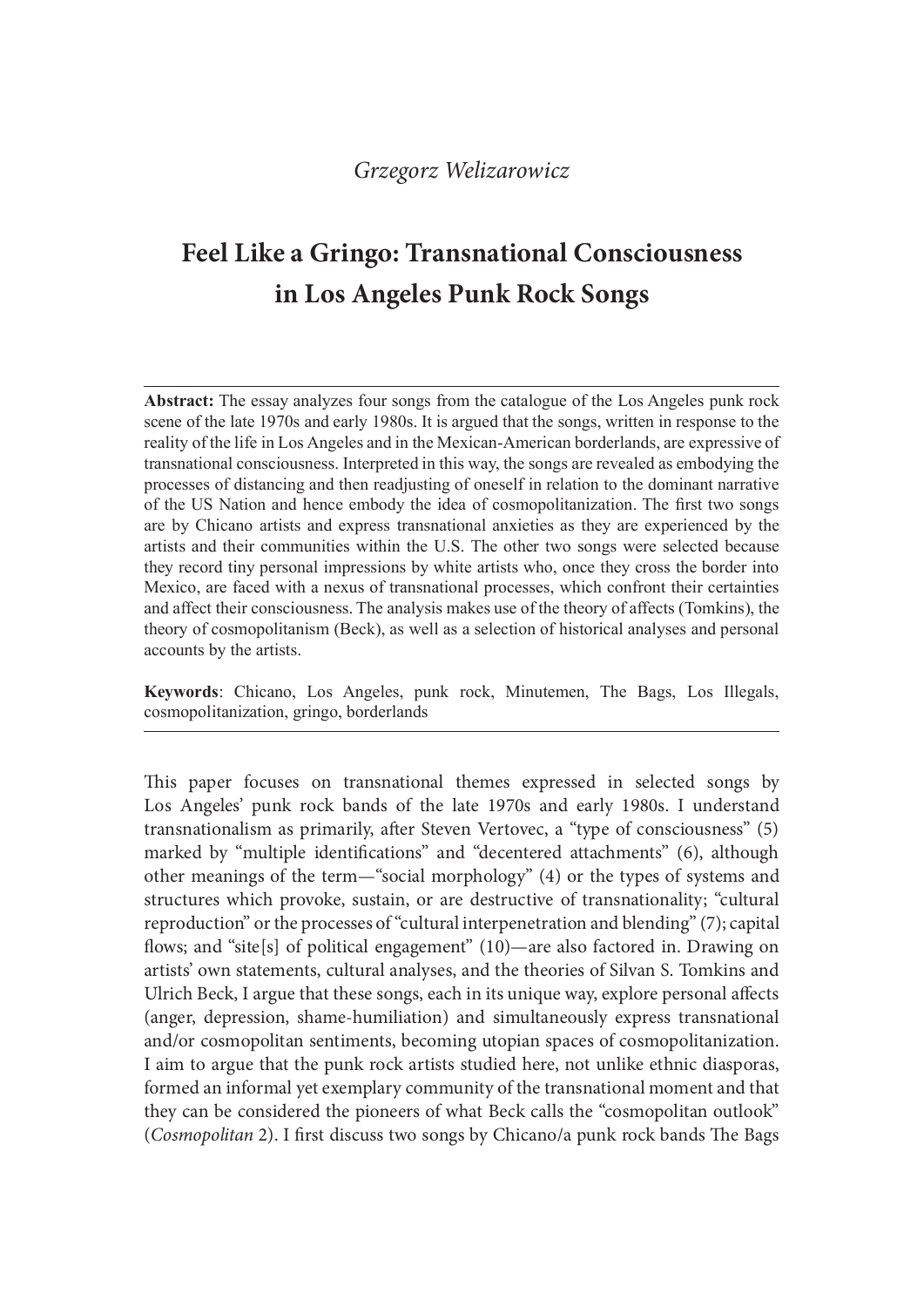and Los Illegals. If these two examples can be considered as expressive of migrant or diaspora transnationalism, the examples I discuss in the last part of the essay two songs by Minutemen—reveal a rarely-discussed aspect of transnationalism as an affective force that can momentarily engulf and transform those whose national or axiological identity had hitherto been taken for granted. In the paper, I quote extensively from an interview I conducted with Mike Watt, bass player and founding member of Minutemen, in Kraków on 22 October 2016, during a European tour of Il Sogno del Marinaio, an experimental rock band Watt formed with two Italian musicians in 2008.

Rather than generalizing that punk rock is a cultural form reflective of transnationalism, I suggest that it was the specific environment of Southern California and the Mexico-U.S. borderlands that contributed to the rise of a radical transcultural sensibility to which punk rock offered an apt, marked-with-urgency conduit. Music and lyrics by select representatives of the first wave of the Los Angeles punk rock scene, or of Watt affectionately calls "the Movement" (Watt), creatively negotiated the tensions palpable in the region.

These tensions are the result of, on the one hand, the region's proximity to the national border, its large Spanish-speaking population, as well as, its enduring lure for immigrants from all over the world and, on the other, the state's cultural apparatus' generation of simulacra which sustain a myth of "So-Cal's" cultural and ethnic homogeneity. This myth can be traced back to what Carey McWilliams terms the "Fantasy heritage" (35) or Mike Davis calls "ersatz history" (30)—a vision of the region's past invented during the Booster Era (1885-1925) and historically responsible for the rise of such ideas as "Los Angeles as 'new Rome'" (27) or "Los Angeles as the utopia of Aryan supremacism" (30). As Davis argues, the myth has "not only sublimated contemporary class struggle, but also censored, and repressed from view, the actual plight of Alta California's descendants" (27) or, as McWilliams put it more precisely in 1949, it has "perniciously beclouded relations between Anglos and Hispanos in the borderlands," and put a "veil of fantasy" over "the reality of cultural fusion" (47). This has not only resulted in depriving "the Mexicans of their heritage" by excising them from the regional symbolic—an excrescence on the state's body—but has also helped to "keep them in their place," that is, as McWilliams observes, the fantasy has had "a functional, not an ornamental arrangement" (39). Simply put, the dominant version of the region's past has rendered the majority of non-white Californians, especially the Spanish-speaking Mechicanos indigenous to the Southwest, an invisible second-class minority, as well as provided ideological support for unequal distribution of economic and cultural opportunities, creation of segregated neighborhoods and racial discrimination.

The Los Angeles punk rock Movement—the audiences, bands, concert venues, and "punk-inhabited apartments" (Bag 233)—provided the young participants from all backgrounds with a platform to unceremoniously break with conventions (generic, racial, ethnic, linguistic, gender, sexual, fashion, class, and residential), to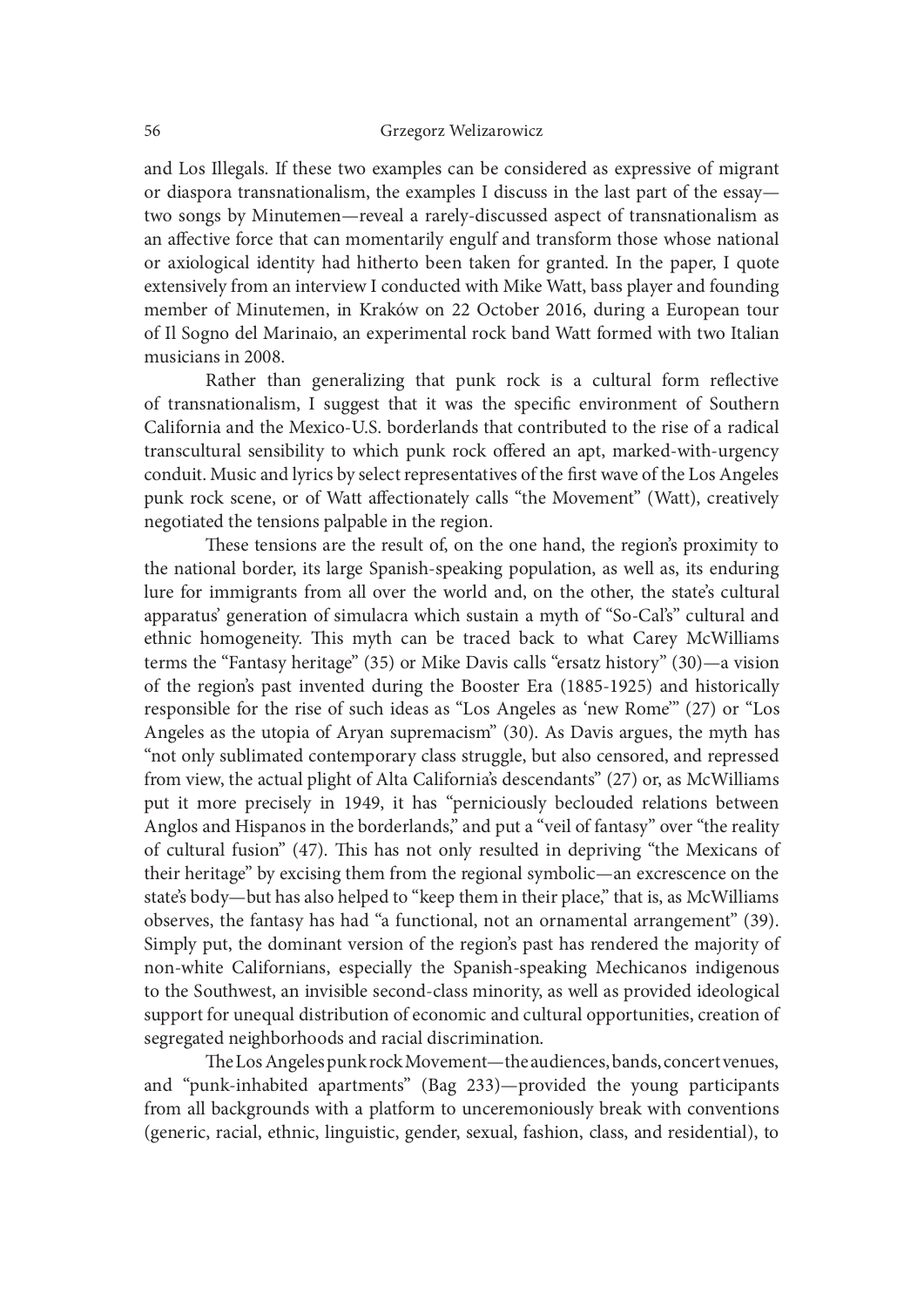cooperate across what had formerly been thought of as unbreachable turfs or limits of identification and to assert a cacophonous independence from the hitherto status quo, including the normativity of the Nation.

## But First, What Is Punk Rock?

Very broadly, punk rock is a transnational phenomenon which arose in the mid-1970s on both sides of the Atlantic in response to social and cultural transformations affecting the West. One of the most important factors which triggered this aesthetic and cultural revolution in strictly musical terms was a reaction to what Watt terms the epoch of rock concerts being turned into "Nurnberg rallies" (Watt). Watt's metaphor ingeniously describes not only the 1970s mainstream rock music's ability to produce a rapport of the masses but also, perhaps inadvertently, its propensity to homogenize and distill rock's historically plural, contingent and racially-impure roots and to sublimate the genre—especially since the British Invasion (from The Beatles and The Rolling Stones to Led Zeppelin, Yes, King Crimson and others) as essentially a white youth art-form, image driven, increasingly over-sophisticated, and controlled by big music business. Such rock would serve as one instrument sustaining what Ulrich Beck has termed as "methodological nationalism" (Rooted 17) or the nation-state logic based on censure and limit.

Punk, by contrast, was an "intentionally and aggressively amateur" (Goldberg 181), Do It Yourself (DIY) aesthetic propelled by egalitarian, pluriversal, and radically democratic ethos. Punk rockers demanded stripping popular music of its unnecessary, artsy pretense or, as Rose Lee Goldberg puts it, "stagnation and academicism associated with... establishment" (181) as well as of its purely commodified function in the entertainment industry. Punk rock was about audience members taking to the stage, ceasing the means of cultural production (not only guitars, drums and mikes but also fashion, poetry, art, film, etc.) and "never repeat[ing] the glaring abuses of an earlier rock aristocracy" (Reynolds 5). Punk rock was also, as Simon Reynolds says, a "theatre of rage, disgust and nihilism" (4), an aesthetic "characterized by torn trousers, wild uncombed hair and ornaments of safety-pins, razor blades and tattoos" (Goldberg 182) suggestive of profound generational disillusion and angst. in the entertainment industry. Punk rock was about audience members taking to the stage, ceasing the means of cultural production (not only guitars, drums and mikes but also fashion, poetry, art, film, etc.) and "never rep The goal was to find one's unique voice and radically, sometimes violently or selfdestructively, express it against the straightjacket of social and aesthetic norms, conventions, and limits. Punk rock stood as an "in your face" and "out loud" challenge to the hegemonic axiology of propriety, generic purity but also to the hippie culture which, by glorifying indulgence in drugs and free love, anesthetized rock's original prophetic promise. Punk rock was about feeling it again, that is it was about the three R's of rejecting, rebelling, and regenerating. For the above reasons, the phenomenon of punk aesthetic can be compared to earlier avant-garde movements like Dada, the Futurists, and the Beats.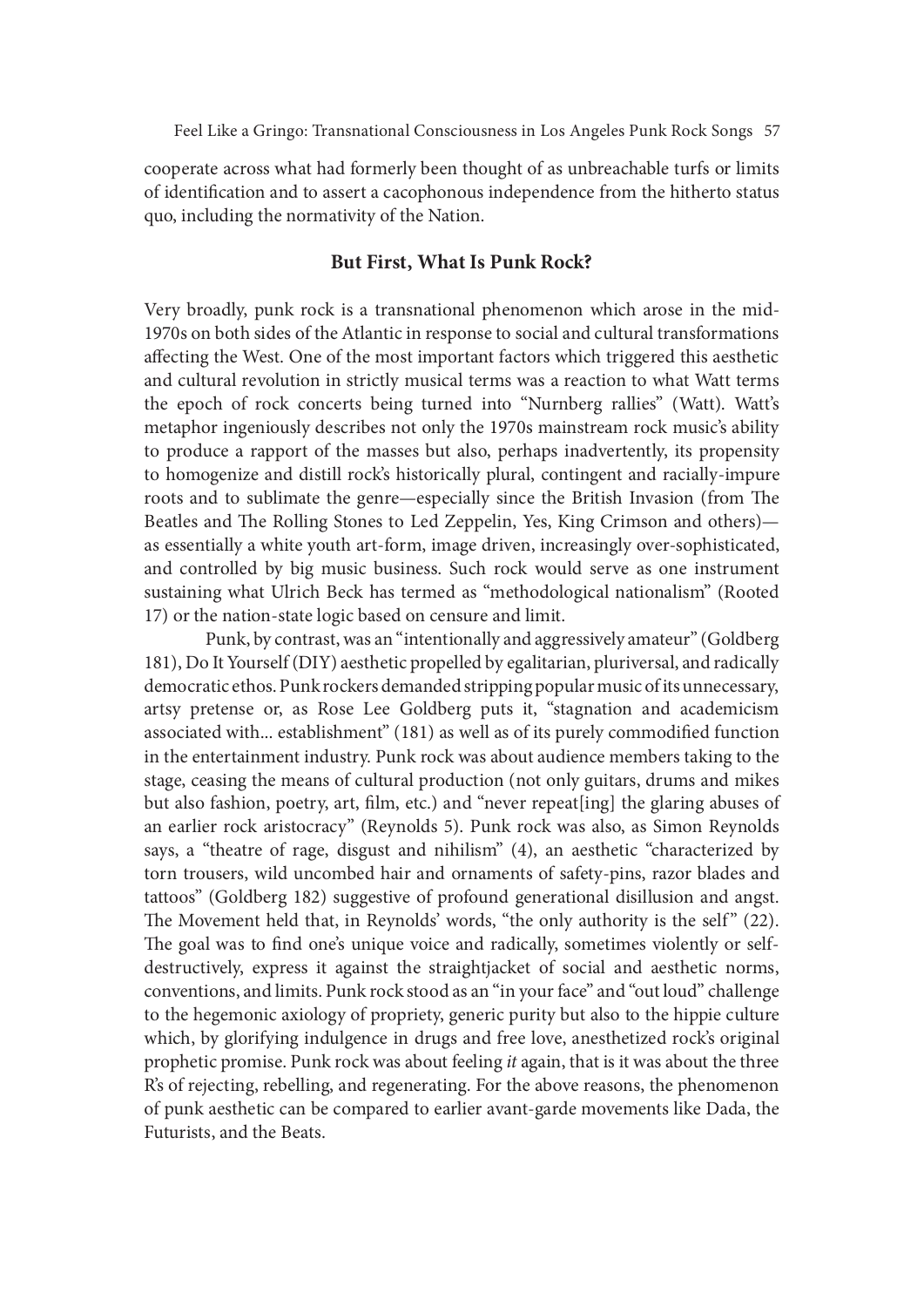In the American context, it can also be said that punk or at least the punk I am interested in here, reinvigorated the ideals of the Popular Front of the 1930s.<br>"The Popular Front," Michael Denning reminds us, "was an insurgent social movement forged around anti-fascism, anti-lynching, and the militant industrial unionism" (61). Many American punk bands also considered themselves as part of an insurgent and egalitarian movement founded on class consciousness and the ideals of the anti-fascist, anti-racist and anti-capitalist people's art which would blare out frustrations of the subaltern. Most American youths of the first wave of punk were born in the late 1950s and grew up in a peculiar era of social unrest (Civil Rights, Free Speech, the Vietnam War), race riots, and burning cities. While the National Guard contained unrest around the nation and the Cold War unfolded, TV and popular entertainment provided social and moral sedatives. Until the late 1970s, schools carried out safety drills which programmed children and adolescents to live in a state of constant subliminal anxiety over the imminent nuclear annihilation (Watt). The drill served as one more cognitive artifact which rationalized, the anti-war movement notwithstanding, the massive expansion of both overt and covert American military interventionism around the globe. Watt thus describes the atmosphere of growing up in the nuclear era: rnt forged around anti-fascism, anti-lynching, and the militant industrial<br>n"(61). Many American punk bands also considered themselves as part of an<br>it and egalitarian movement founded on class considerates and the ideals<br> N are quantimic more than to mean to make the and the chemical of the first wave of punk were ons of the subaltern. Most American youths of the first wave of punk were ons of the subaltern. Most American youths of the fir

every month.... But whenever that would happen we would think what does that mean?... I always had a fear in my mind of, you know, the big class, hide under the tables.... A lot of the Minutemen stuff, like the whole name of our first record, Paranoid Time [1980], is us just kinda freaking out. (Watt; my emphasis)

The 1970s and 80s brought new anxieties and fears. Cuts in social spending, the collapse of industries and the War on Drugs undermined, if not destroyed, the social fabric of many vulnerable communities, provoking mass insecurity. Schools, TV, the mass media, and arena rock trained American youths in the hegemonic narratives and afforded a seduction of, if only temporary, oblivion, but there was also an ever-present irritant which "weighed" on and uneased perhaps the most, if on a subconscious level, those most sensitive members of the society: the youth. In response, some youngsters turned to street and gang violence or indulged in substance abuse. Others turned to punk rock, for punk—fast, loud, and adrenaline-driven was in its ends not unlike the Viennese "actionism" of the previous decade which performer Otto Mühl defined as "not only a form of art, but above all an existential attitude" (qtd. in Goldberg 164). Like actionism, punk offered a purifying, ritual-like medium through which one—as a performer or as a participant—could channel and release those unresolved tensions and ideally, by so doing, acquire as if a new set of eyes or cognitive skills which could enable a distancing from official narratives and values underpinning the social relations. In other words, punk both afforded and was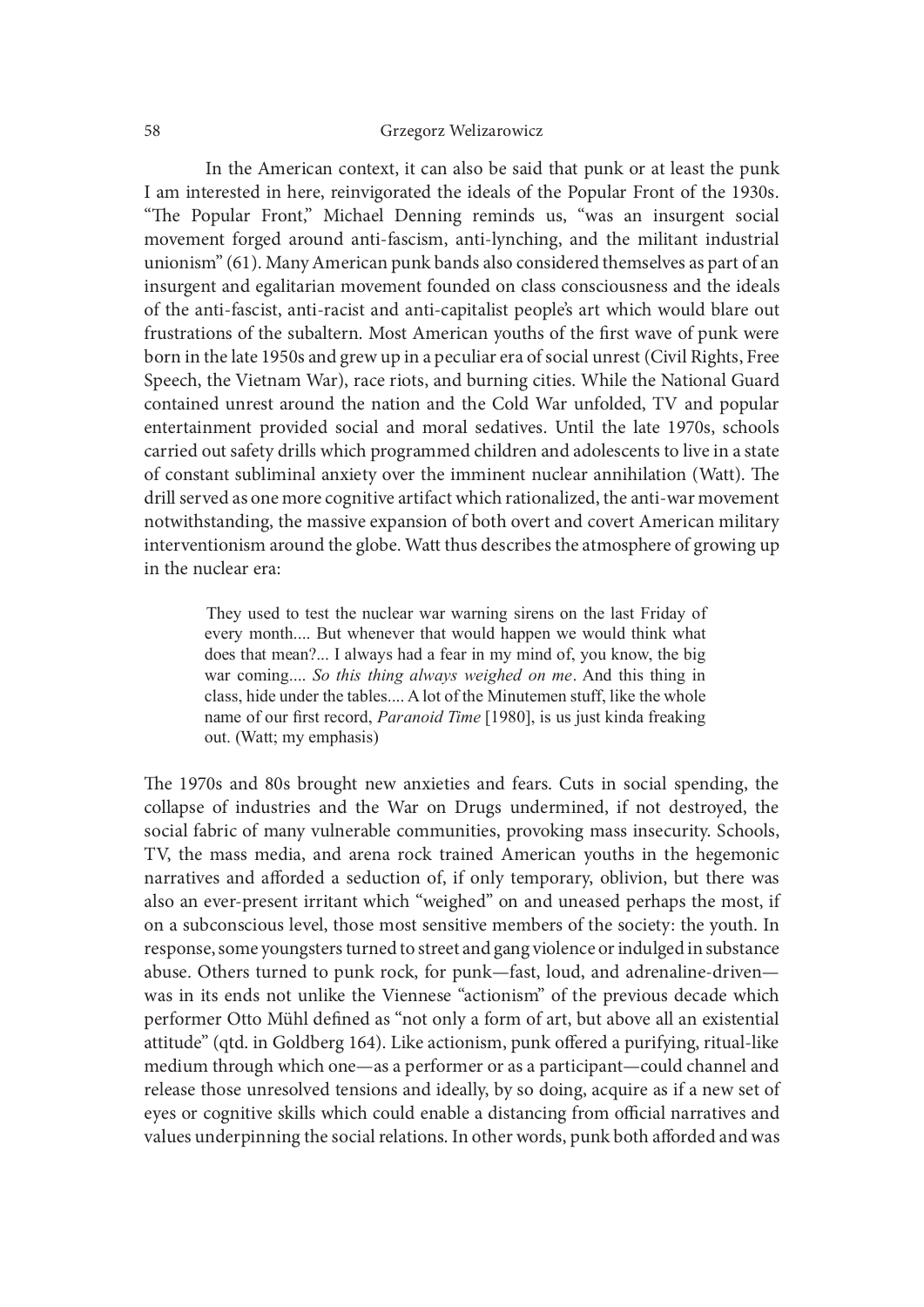expressive of a shift in consciousness, and it is in this sense that, especially in its early phase, it was a movement for a non-conformist, anti-elitist social transformation, and personal as well as collective empowerment. Had he been alive, Woody Guthrie, the bard of the Popular Front, would no doubt have played punk. If Guthrie's guitar sported the slogan "This Machine Kills Fascists," songs by, for example, the raciallymixed Dead Kennedys from San Francisco, proclaimed similar discontent—their "Nazi Punks Fuck Off," "California Über Alles," "Holiday in Cambodia," and "Kill the Poor" became instant classics of radical social critique. Minutemen's song "Bob Dylan Wrote Propaganda Songs" helps explain this genealogy for, if Dylan was a descendant of Guthrie, Watt considers himself a descendant of Dylan. On the cover of their compilation Ballot Result (1986), Watt wrote of the song: "the title is an affirmation of my view of my tunes at that time. I was worried that my tunes might be narrow, then I turned to my *proxy-dad*, Bobby Dylan and felt better about it right away, of course I meant propaganda in the passionate sense" (my emphasis).

# The Bags

A band that, as Watt recalls, "empowered" him and his friend D. Boon to join the Movement was The Bags. Watt says: "That was the first punk band we saw. And I look at D. Boon and the first thing out of my mouth was 'We can do this'" (Watt). The Bags was not a typical punk rock band. Formed in 1977 in East L.A., a predominantly Mechicano community, the group was fronted by two women: vocalist Alice Bag, aka Alicia Armendariz, and bass player Pat Bag, aka Patricia Morrison. In the context of what is usually described as a male-dominated punk rock scene and Latino culture, the band's multiethnic line-up and the lead role of two females illustrate the ethnic and gender parity encouraged and embodied by the L.A. punk rock scene. A website operated by the Smithsonian Institution and dedicated to preserving the legacy of Latinos/as in U.S. popular culture describes Armendariz as follows: "Her furious screams would define the aggressive vocal style of the time.... her voice created a thick dissonant texture—a trademark of the early punk sound that echoed L.A. tension" ("East L.A. Punk"). The tension that the authors of this note have in mind is that between at least two separate, although not impermeable, zones Los Angeles has been historically divided into: the predominantly white Hollywood and West Los Angeles separated by the Los Angeles River and multiple freeways from East L.A. As a lyricist, Alice Bag brought those tensions front and center, oten referencing her own experiences. As an example, consider her song "We Don't Need the English": "We don't need the English / telling us what we should be / We don't need the English / with their boring songs of anarchy / telling us what we should wear."

Bag, not unlike Thomas Jefferson two hundred years before her, declares independence from the English. Instead of the king, it is the British punk music— "songs of anarchy" alludes to Sex Pistols' song "Anarchy in the U.K."—and fashion imports that she severs ties with. The severance could be interpreted in terms of what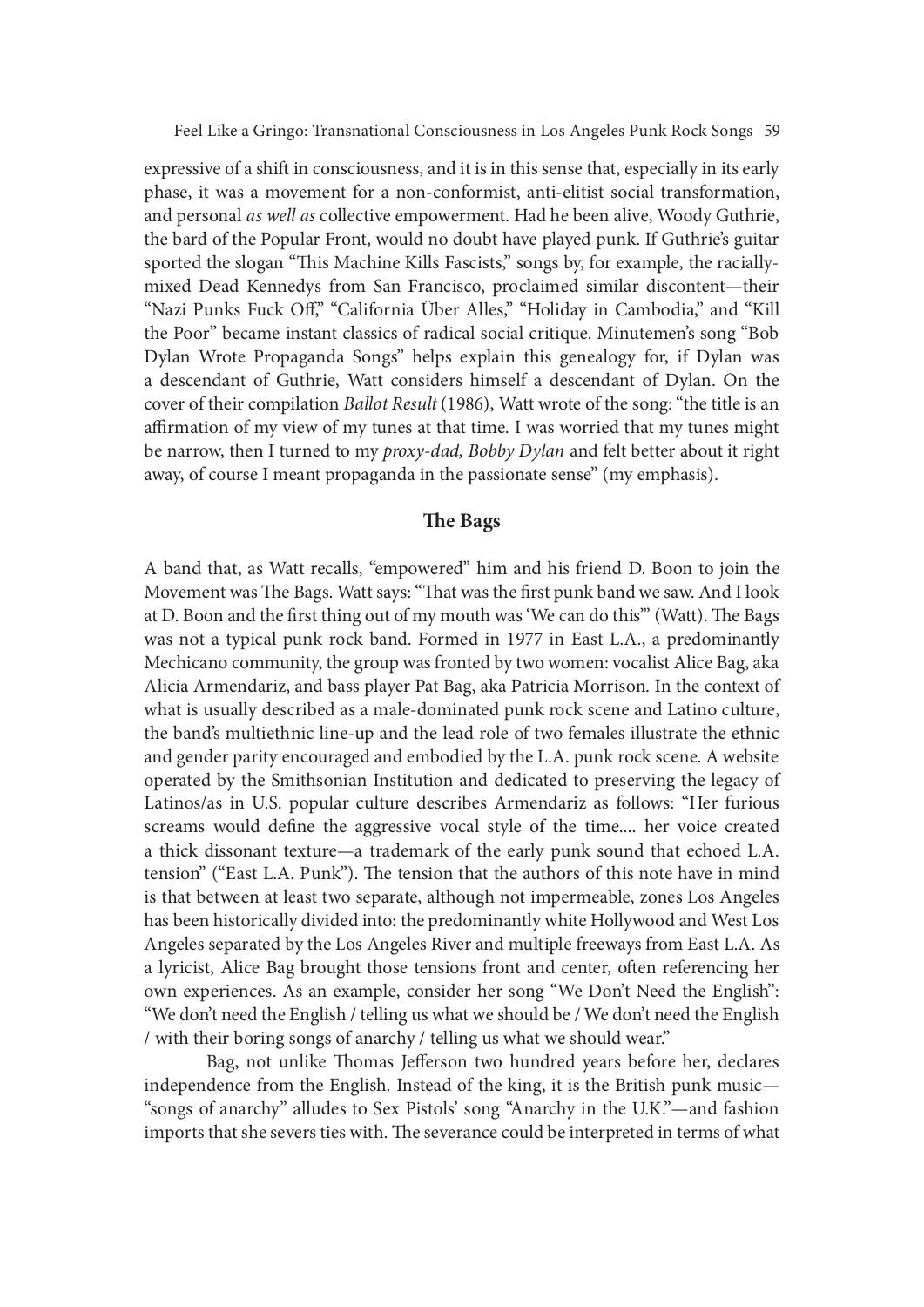Harold Bloom calls "the anxiety of influence" or "the anguish of contamination" (xi) by a stronger precursor against which she attempts to rebel. In Bloom's theory of poetry, such acts of rebellion by a poetic child against a powerful forebear ultimately lead to the defeat of the newcomer and a reassertion of the master's influence. José E. Limón, however, questions Bloom's claims as "ahistorical and asocial" (138). In his study of the oral poetic tradition of the Lower Rio Grande Valley, Limón advocates that in studies of intertextual or dialogic relations, we should inquire about "sociohistorical contexts and constraints" and argues that "a particular poem may be read simultaneously as a manifestation of the 'anxiety of influence' and the effects of social change" (138). He concludes: "a history of literary relations cannot ignore their obvious immersion in social process" (140).

 What social context should we factor in so that we do not reduce Bag's song to a repressed, inadvertent homage to Sex Pistols? I believe that Bag's Mechicano, bicultural and transnational background, as well as the reality of growing up in the borderlands, is the key. Born in L.A. to Mexican immigrant parents, she would, she confesses in her memoir Violence Girl (2011), visit Ciudad Juarez in Mexico "every summer" (34). Her first language was Spanish as her "father, being a proud Mexicano, banned the speaking of English in our home" (42). Although this ensured that, as Bag says, "I would always maintain a firm grasp on my mother tongue," it also created some "major challenges... on the English-speaking front" (42). As a consequence, her English-language acquisition was slow. Like millions of Mexican-American youths before and ater her, she found the American educational system hostile to Spanish speakers. Bag recalls that her second-grade English teacher, Miss Gibbons, "would go on to punish me for not learning English quickly enough" (38). Miss Gibbons treated her and other children "who weren't {uent English speakers" with disdain, "like idiots, talked down to us and gave us easy work" (38). If she caught them speaking Spanish, she would punish them by "[keeping] us in from recess" (38). Thus, Bag learnt early on about the unequal relations between the two distinct languages and cultures in her own hometown. Faced with what Ulrich Beck in another context refers to as "exclusive differentiation" (Cosmopolitan 5), she was forced to daily relativize her Mexican identity vis-à-vis the expectations of assimilation to the dominant American culture. At the same time, the "[s]ummers in Juarez really cemented [her] pride in [her] Mexican heritage" (Bag 36) and taught her to relativize the American mainstream. In both countries, she was simultaneously from "here and there" or as the Mexican saying goes "ni de aqui, ni de alla [neither from here nor from there]," a positionality characteristic of transnational or, in Vertovec's words, "'diaspora consciousness' marked by dual or multiple identifications" (6).

Bag also realized that in the real America, a state founded on racism, she could never fit the essentialist national paradigm, for she was not only internally bicultural but also visibly different—brown. An incident from 1978 can illustrate this. During a day trip to Mexico, one of Bag's friends purchased a bag of heroin and decided to smuggle it back to the U.S. At the Tijuana/San Diego checkpoint punk's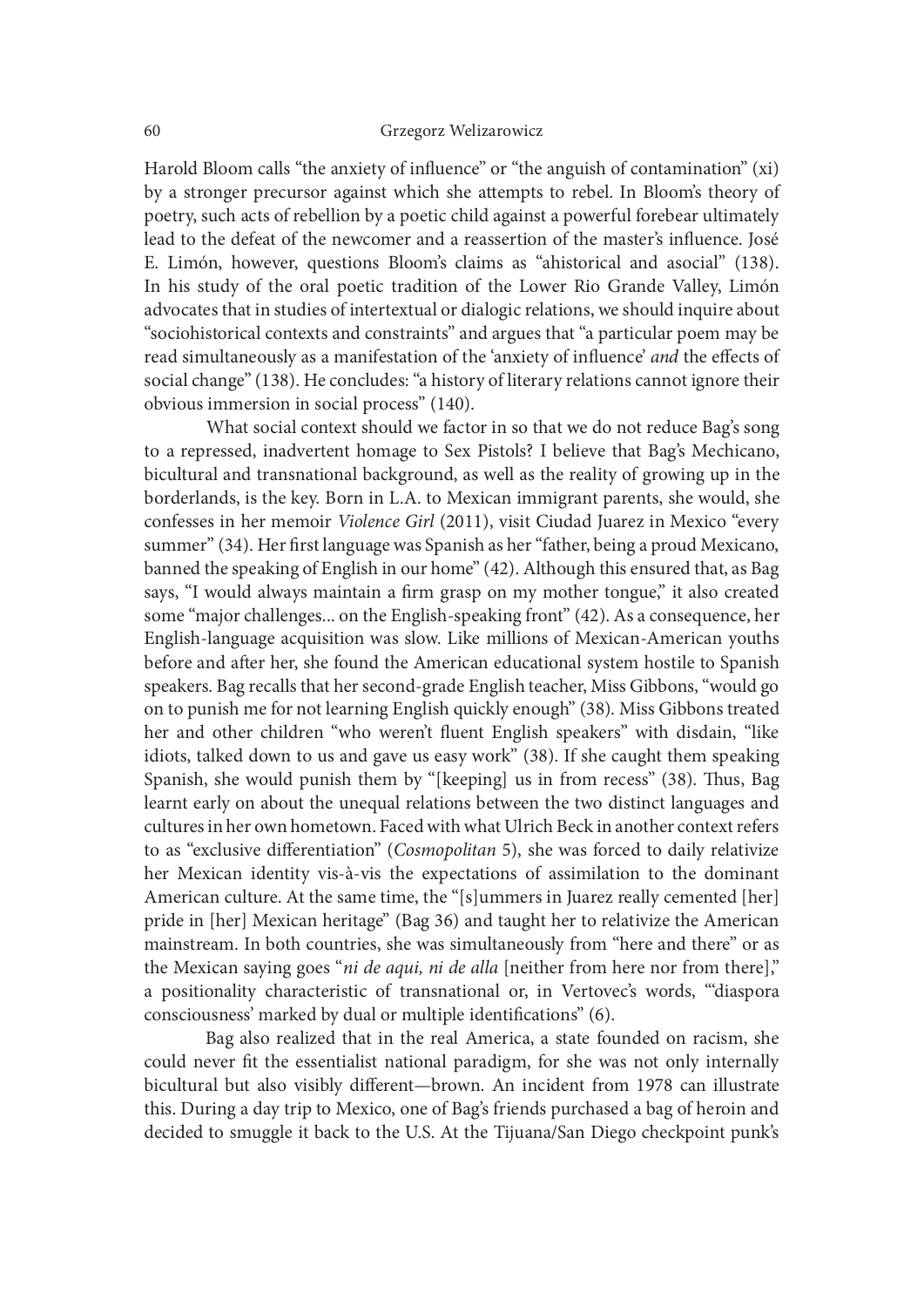"merry pranksters" declared their nationality: "We're US citizens." The officer "looked at me. 'Where are you from?' he asked. 'Los Angeles,' I replied.… 'What part?' He was still staring at me suspiciously. 'East L.A.' I answered. It started to dawn on me that he was more concerned about illegal immigrants than illegal narcotics" (300).

It was the world of sound and music that provided Bag with a model for the negotiation of the diasporic experience, linguistic alienation, and racial and ethnic oppression. At home, her mother listened to novelas and Mexican radio dramas. Her dad loved ranchera music by the likes of Pedro Infante, Lucha Villa, and others. Her sister was ten years older and adored "Motown and the Beatles" (Bag 42). As a teenager, she would collect "the back catalogs of Elton John and David Bowie" and Queen, intrigued by their music and gender-bending flamboyance. She also "loaded up on the Kinks, Dave Clark Five, Aretha Franklin and Koko Taylor" (104), New York Dolls, Kiss, Camel, and many more. In other words, despite the constraints she encountered in the outside world, the music she listened to provided her with a model of "imaginary coherence" (Hall qtd. in Vertovec 6) with which to reconcile the seemingly incompatible differences and malleable identities. Her diasporic experience, educational and cultural alienation, and musical inspirations all contributed to Armendariz becoming an expert in infinite translations and infinitesimal border crossings. As if by default then, she developed a hybrid, plural, fluid, multi-local consciousness producing, what Vertovec calls "a multiplicity of histories, 'communities' and selves—a refusal of fixity often serving as a valuable resource for resisting repressive local and global situations" (7), and which therefore can be termed as transnational and cosmopolitan.

Southern California's myth of Anglo monoculturalism and its divisive character, as well as, on the other hand, the paradigm of "the multiple, {uid formation of identity through contact, motion, diaspora and hybridity" (Campbell and Kean 18) constitute then the context which is, I want to argue, more important in interpreting the words of the song than those overt allusions to English punk. The latter serve only to wittily conceal a much more immediate albeit uncanny social protest. They are expressive not so much of an anxiety of influence of the British master-code but of a rebellion against the socio-cultural status-quo back home. Bag performs a dialog not with art but with life.

Following Tomkins' assertion that "toxic scenes… demand antitoxic scripts, in which fire is fought with fire"  $(857)$ , Bag's song can be interpreted as an expression of the affect of anger directed at the reality of life in LA, as well as an anthem of cultural sovereignty pronounced in spite of the unilateral enunciation of the gringo world, be it the one from across the Atlantic, that located west of the Los Angeles River or that represented by the violence of Miss Gibbons's classes or the border officer's gaze. The song offers an outsider-insider view which operates by angrily (guitar noise, Bag's scream and legendary frown) asserting the right to rebel against the dominant culture. Tomkins explains that "antitoxic anger scripts" are "anger-reparative" or "angerremedial" for they "are intended to punish and defeat adversaries" in order "to make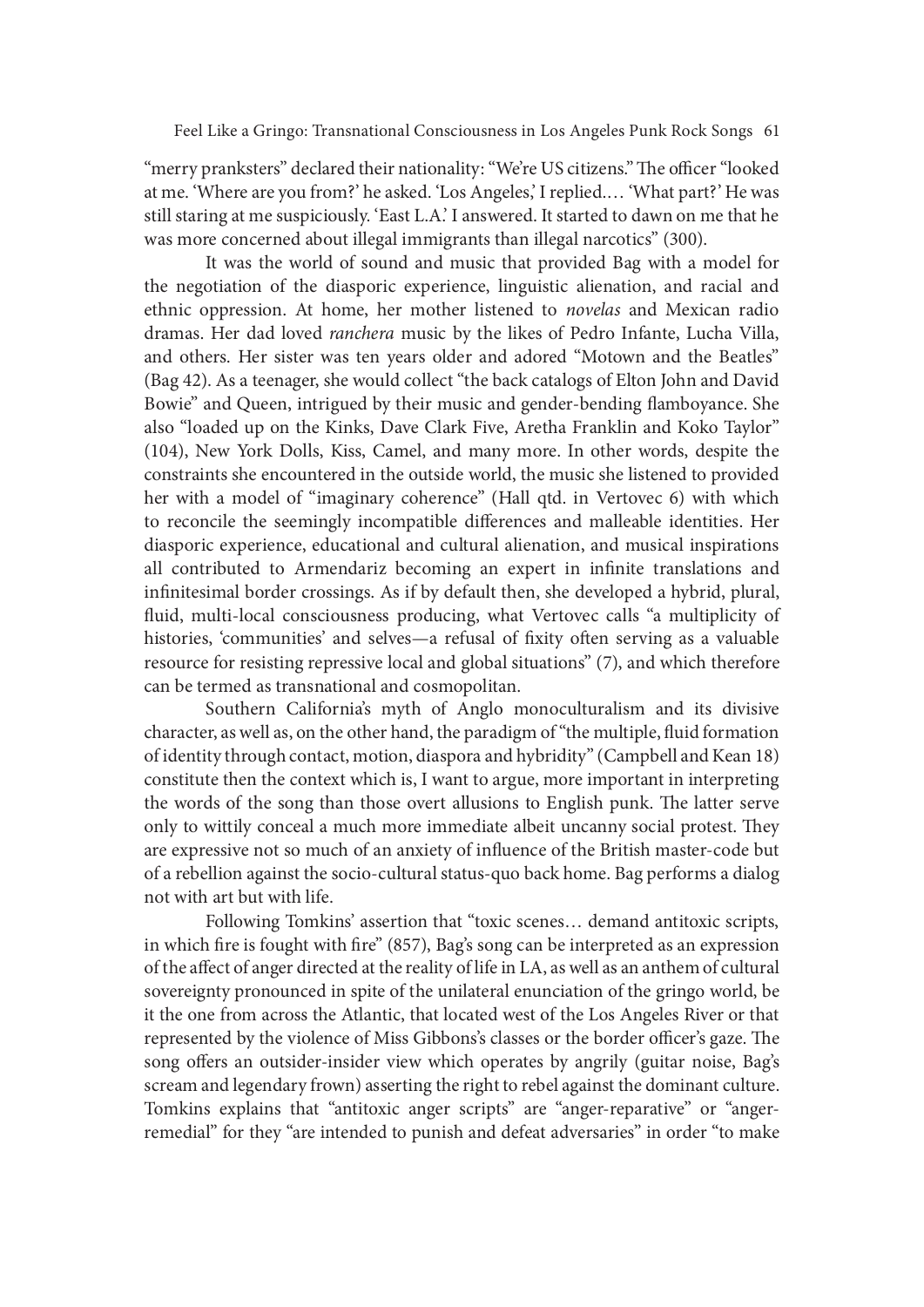the world better" (873). Bag's song seems to be just that, an anger-remedial script offered in the hope of "repair or remediation of the damages or limitations of [her and her community's] life space" (Tomkins 857). Thus "We Don't Need the English" translates into: "We are at home here," "We belong here," and "We demand respect" an insolent jab at the foundations of the bounded Nation and its myth of origin.

Crucially, the song is articulated in English and in a quintessential riffdriven punk idiom, thus suggesting that the rebellion depends for its efficacy not on outright negation—that would be impossible and counterproductive—but, rather, on strategic appropriation and distancing. José Esteban Muñoz calls this kind of aesthetic strategy "disidentification" or "a performative mode of tactical recognition" (97) of the dominant code which it uses "as raw material for representing a disempowered politics or positionality that has been rendered unthinkable by the dominant culture" (31).

#### Los Illegals

Another band from the vibrant East L.A scene was Los Illegals, formed in 1979 and fronted by vocalist and world-class Chicano visual artist/muralist Willie Herón. The title of their first album, *Internal Exile* (1983), encapsulates their transnational, hemispheric, *otro lado* [from the other side] perspective on Los Angeles. On the one hand, it names the existential condition of otherness many Mexican-Americans feel in their own homeland and hometown, as it points not only to the social and economic oppression of the "outcasts" from American "cultural insiderdom" (Campbell and Kean 17) but also indicates that the consequences of this oppression are epistemic estrangement and psychological alienation. On the other hand, it also suggests that the founding paradigms of the American Nation hinge upon a Freudian-type of repression of its Others, the abject millions pushed to the Nation's dark subconscious. The band's very name is bilingual and translates as "The Illegals." It references one group, the undocumented immigrants, who have been subject to expurgation from the Nation's conscience and consciousness by a dehumanizing rhetorical device of "illegal aliens." They live, however, in the Nation's underbelly. The band and its oeuvre attack the moral bankruptcy of the nation-state that produces and rejects them.

Claiming "prestige from below" (Lipsitz 16) and proudly naming themselves as Illegals, the group inverted the top-down hierarchy of the Nation, which builds its power upon claims to a bounded and secure national territory and requires the legality of residence confirmed by proper papers, that is, by the authority of literacy. The name expresses the group's ethos, which embraces and valorizes illegitimacy. Their work, "tight, well-crafted sound that was more new wave than punk" (Doe 94) with vernacular lyrics in Spanish, English, and Spanglish, proclaims the primacy of oral forms of cultural expression and transmission.

Los Illegals' song "El Lay" may serve as an example of their strategies of defamiliarizing the cohesion of the national narrative. The title is a play on the words L.A. and the Spanish for "law" in which, in the words of José David Saldívar, they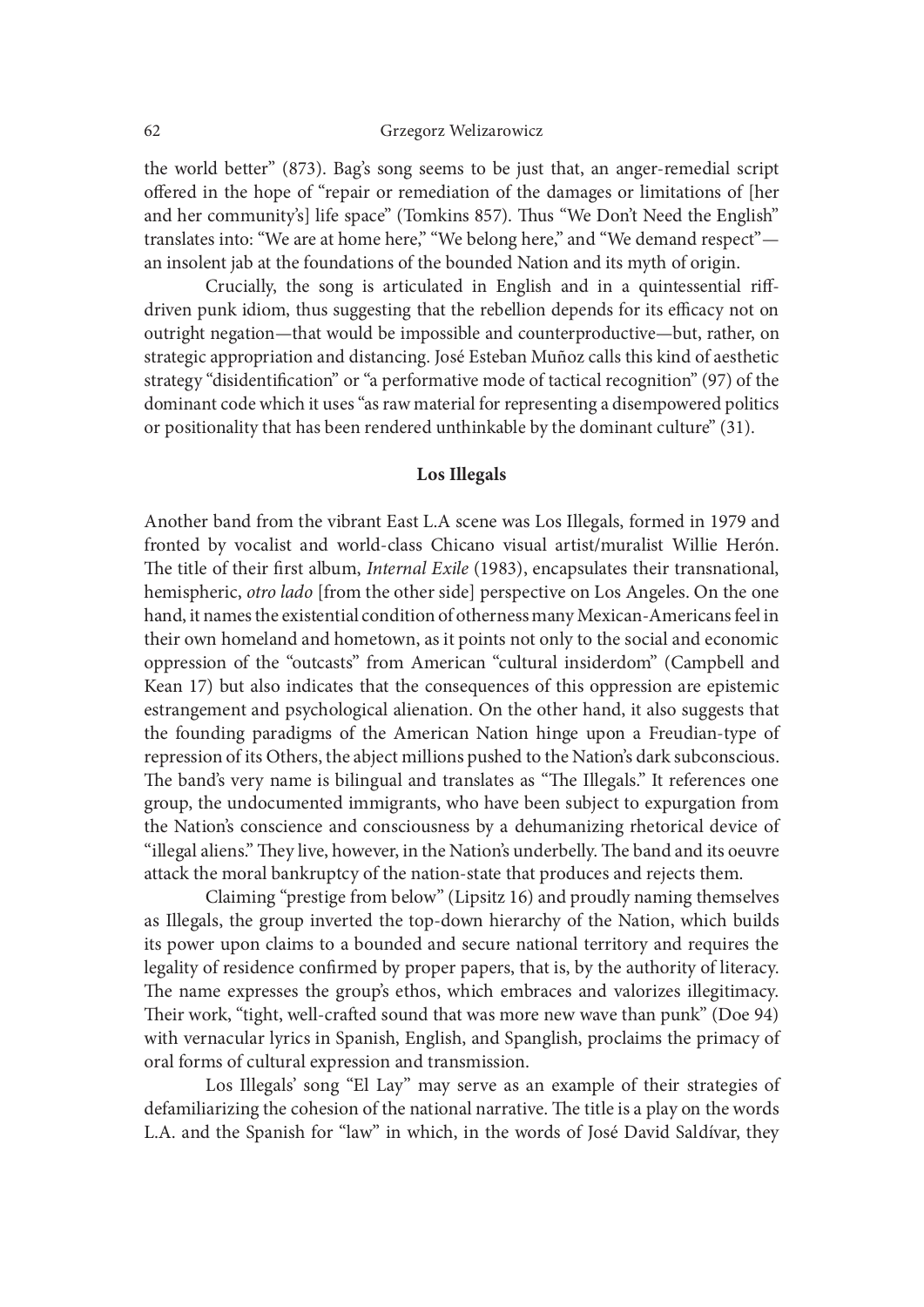expose "the moral hypocrisy of Los Angeles" (288) by screaming about the ongoing economic exploitation of Mexican immigrants and their deportations by the migra despite them being productive and tax-paying ("*pagamos impuestos*") members of the society and despite the state's need for migrant workers. Saldívar calls the song a "transnational anthem," in which "Los Illegals represent Los Angeles as it actually is for the millions of indocumentados/as and unhomely" (286):

Parado en la esquina Sin rumbo sin fin  $Estov$  in  $El$  Lav. No tengo donde ir Un hombre se acercó, Mi nombre preguntó Al no saber su lengua, Con el me llevó Esto es el precio Que pagamos Cuando llegamos  $\overline{A}$  este lado? Jalamos y pagamos impuestos Migra llega y nos da unos fregasos  $El$  Lav, L. A.  $El$  Lay, L. A.  $El$  Lay, L. A.  $El Lay, L. A.$  $El$  Lay, L. A. En un camión. Sin vuelta me pusieron Por lavar platos en El Lay me deportaban Mirar por el cristal, Senti pertenecer Un millión ilegales, no podemos fallar Esto es el precio Oue pagamos Cuando llegamos  $\frac{1}{4}$  este lado? Y porque no-podemos quedar Que Gronk, no borro la frontera?  $El Lay, L. A.$ Manos fijadas, Al fin en la frontera Lo dije que quería, Mejorar la vida Familia sin futuro, falta de respeto Adonde fue, La libertad y justicia?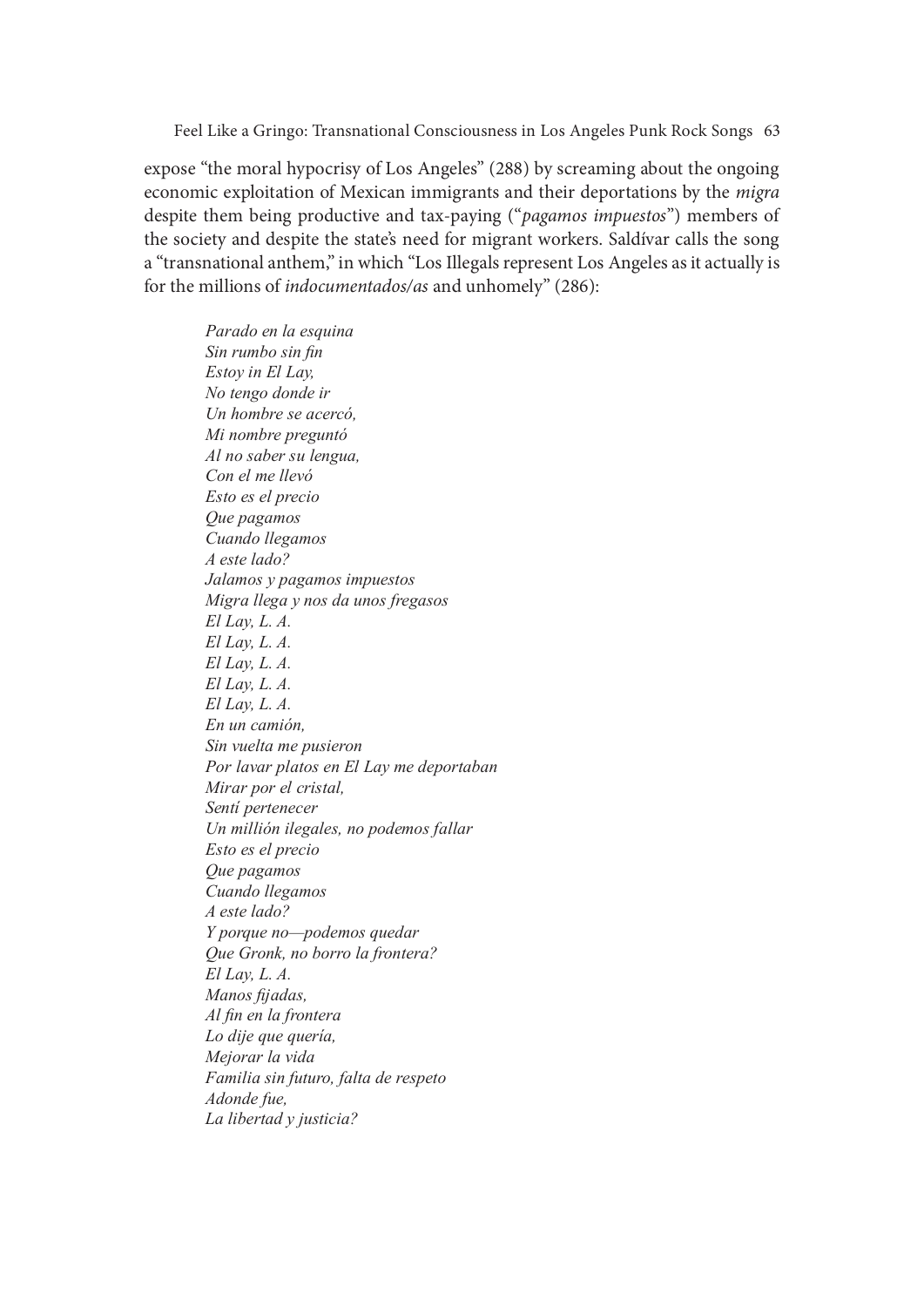[Standing on the corner / Got nowhere to go / I'm here in El Lay, Got no place to stay / A man came up to me / And he asked me my name / Couldn't speak his language so he took me away / Is this the price / You have to pay / When you come / To the USA? / We come to work, we pay our taxes / Migra comes and they kick us on our asses / El Lay L. A. / He threw me on the bus / That headed one way  $\ell$  I was being deported, for washing dishes in El Lay  $\ell$  Looking out the window,  $\sqrt{I}$  felt I belonged  $\sqrt{A}$  million illegals, we can't all be wrong / Is this the price / You have to pay / When you came / To the USA / I don't know why, we cannot stay / Didn't Gronk erase the border vesterday? / We ended at the border,  $/$  Hands above my head / I told him all I wanted, / Was a chance to get ahead / No future for my family, can't even get respect / What happened to the liberty / And the justice that we get?] (qtd. and trans. Saldívar 286-287)

Herón's and visual artist/performer Gronk's lyrics delivered over a wall of "overamplified electric guitars and dizzying Afro-Cuban drumming" (Saldívar 288) record a story which has been continually recapitulated in consecutive generations most recently in the vicious demonization and deportations of Mexican migrants in the Trump era—and which is a quintessential story of transnationalism, diaspora, belonging, and exile, of a dream offered and continually deferred. It is a story of immoral injustice. Narrating the border between the two nations—located not out there on the periphery but right here, on the streets of Los Angeles—the song highlights the crisis of contradiction at the heart of America: its loty national ideology colliding against its insatiable appetite, which calls for and consumes the Other as raw material upon which the Nation's prosperity is built. El ley or the law of L.A. is thus the law of a gringo monster for which the values of liberty and justice are, at least as seen from below or a street corner, hollow signifiers. And the reaction of the Lyrical I "looking out the window" is one of incomprehension. The feeling of belonging clashes with the reality of deportation resulting in the protagonist's apathy, exhaustion, paralysis, moral confusion, humiliation ("no respect"), and therefore depression if by "depression" is meant, as Tomkins says, "a syndrome of shame and distress, which also reduces the general amplification of impulses" (355). This state of consciousness can also be described as Fredric Jameson's "death of the subject" (20).

 If the Lyrical I of "El Lay" is the victim of the Nation's movement, which not only rejects the "illegal," foreign body but also tramples upon its humanity, the band's politics underscored ethnic pride, as well as their cross-cultural identity. This can be illustrated by the nomination of the "pachuco punk" they coined for their music and which reflects their bicultural sensibility and underscores the pride they took in the tradition of Mexican Los Angeles which the pachuco subculture of the 1930s and 1940s came to be synonymous with. In the era of what McWilliams calls the "iron curtain" (239) of racist prohibitions in Los Angeles, pachucos' over-the-top, flamboyant attires known as zoot suits or drapes were an eye-sore for the mainstream.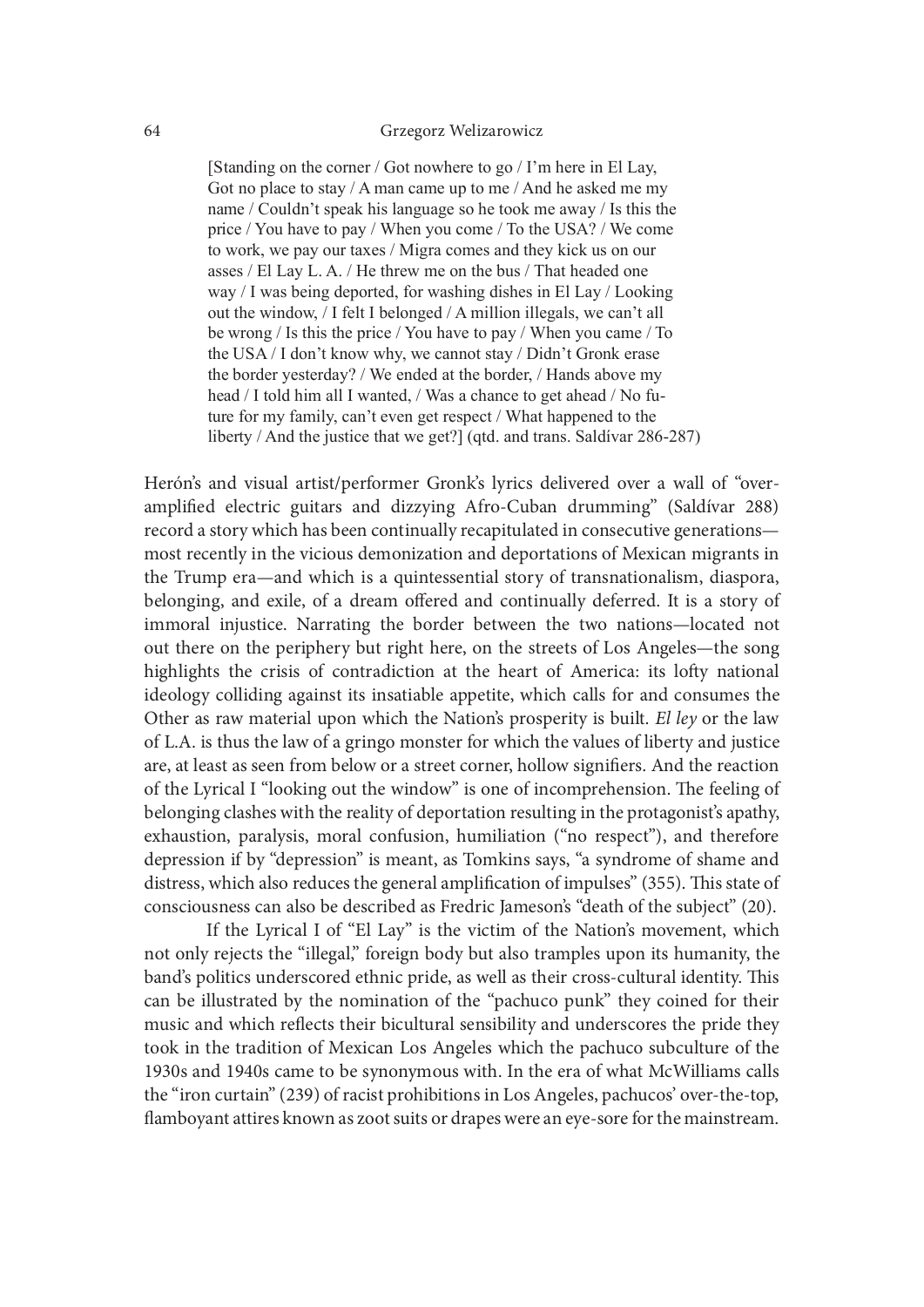Zoot suits were part of the black fashion aesthetic as examples of Cab Calloway or Malcolm X illustrate. Therefore, the drapes symbolized also a type of cross-ethnic affinity exploding the dogmas of racial purity of the dominant culture. The pachucos' street presence brought to a halt the codes of propriety of the white settler society. Moral pundits detested them. Newspapers "seized upon the zoot suit as a 'badge of crime'" (McWilliams 243) creating a moral panic which culminated in the infamous Zoot Suit Riots of July 1943. Unapologetically the Other, pachucos were ideal icons not only for Chicano/a punk rockers.1 Poet José Montoya, a veteran of the 1960s Chicano Movement, calls pachucos reverently: "Chicano freedom fighters ahead of their time" (135). To claim that legacy in the punk era was to celebrate a historical presence of a different nation within the Nation, it was to celebrate hybridity, and prestige from below. And, because, as McWilliams notes, "nothing makes for cohesiveness more effectively than a commonly shared hostility"  $(241)$  the adoption of the pachuco as an emblem of cultural pride signaled an acknowledgement and denouncement of historical and ongoing discrimination against the Mexicano community.

Other monikers Los Illegals used to describe their music with—"mariachi punk, heavy mambo, psycho cha cha, techno-flamenco, and flamenco metal" (Guerrero)—also re{ected this type of consciousness which underscores a coexistence of difference within one body. And this type of bifocality was reflected not only in the group's nomenclature or musical textures but also in their activism. Wanting "to bring people from the West Side to see groups from the East Side" ("East L.A. Punk") Herón co-founded a weekly punk club called Vex in the Boyle Heights neighborhood of East L.A. The club featured Chicano/a punk rock outfits (The Brat, The Undertakers, the Odd Squad) alongside Westside bands like X and The Blasters (Guerrero). It became a venue where punks from different parts of the city came to dialog and cross-pollinate. As a result, the Westside was Mexicanized or subjected to "pachucada," while Eastside bands found opportunity to play in Hollywood and beyond. All in all, Los Illegals were programmatically differential and, in this sense, also transnational or cosmopolitan.

## Minutemen

Of course, Los Angeles is about much more than a binary split into East and West, and so was its punk rock scene. For example, Black Flag, pioneers of hardcore punk, were based in Hermosa Beach, the South Bay region of the greater metropolitan Los Angeles. And from another southern town, the port of San Pedro, came Minutemen.

San Pedro is a racially and ethnically mixed working class town. Watt says: "our community's got a lot of Latin, it's got a lot of Italians, got Slavs, when we were

<sup>1</sup> Perhaps the most outstanding homage to the pachuco culture is Luis Valdez's play Zoot Suit which premiered at Los Angeles' Mark Taper Forum in 1978. Valdez moved the play to Broadway in 1979 and, in 1981, directed its film adaptation. The play was successfully revived under Valdez's direction in the spring of 2017 at the Mark Taper Forum.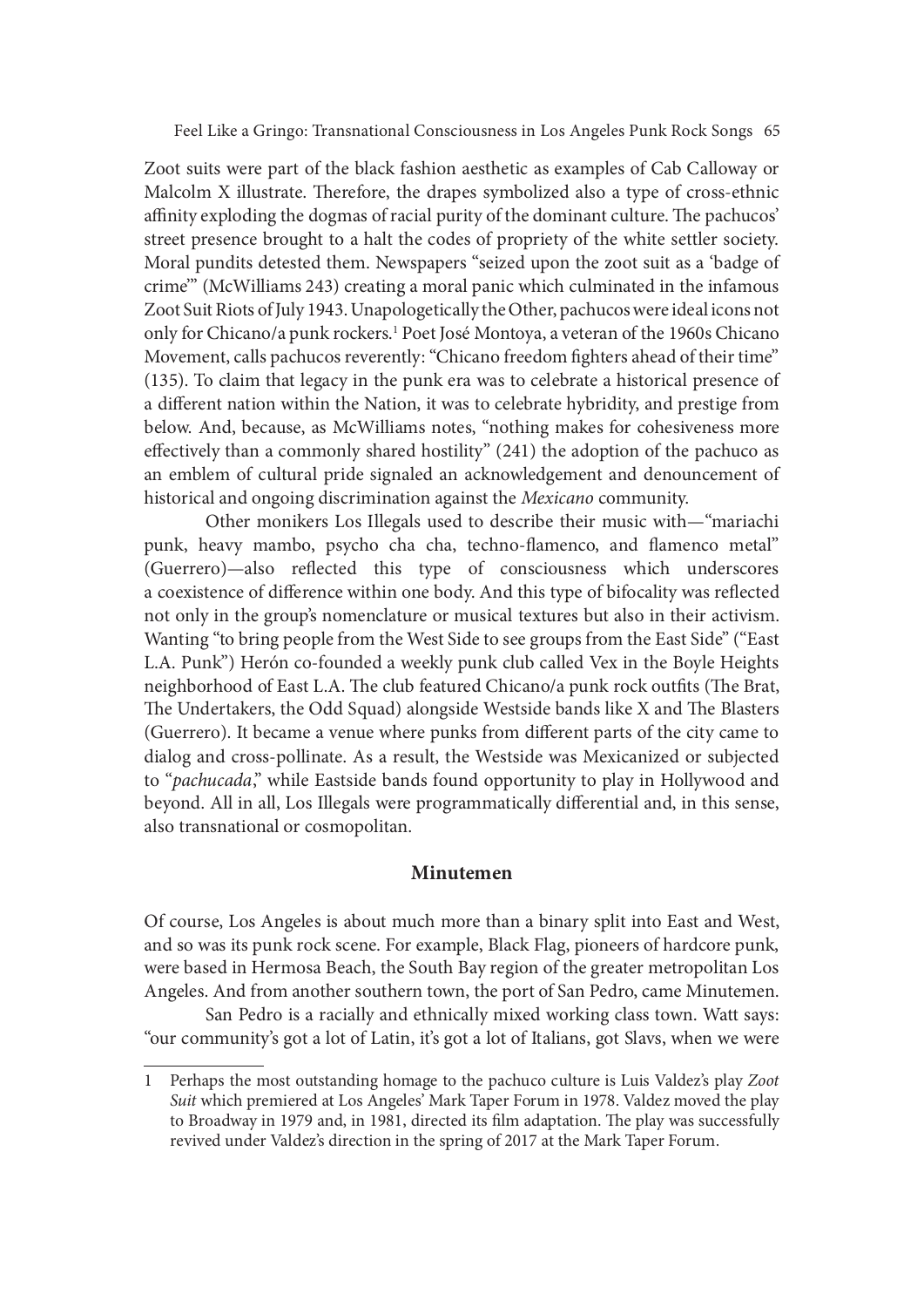an immigrant town. The whole tuna industry, chicken of the sea. That comes out of Pedro." It was there that Minutemen, a power trio of guitar, bass, and drums was formed in 1980. They recorded four albums and eight EPs released on Black Flag's SST label. They immediately gained popularity and were about to break into the mainstream when, in December 1985, guitarist/singer Dennes D. Boon died in a car crash. If their career was short-lived, their impact was lasting—the band's in{uence is detectable in the work of, for example, Red Hot Chili Peppers, Jane's Addiction, and others.

Propelled by one of So-Cal's funkiest drummers, George Hurley, they played high energy genre-bending material mixing hardcore punk with funk, jazz, psychedelic, experimental, and acoustic rock. Their motto was "We jam econo." Their songs offered more for less—rarely longer than two minutes, they were packed with changes of tempo and rhythm, surprising melodic and chord progressions. From the English band Wire they took a liking to abstract, unorthodox, open-ended forms. As Watt explains: "band like Wire, you don't have to have verse, chorus, verse, chorus, you just put it the way you want it!" For Minutemen, punk was synonymous with liberation of the self and nullification of borders: "Band like the Pop Group. If you like Captain Beefheart, if you like Funkadelic, put them in the same band. That's what the Movement showed us. Movement was never [about] style of music.… Some skater made a sticker, and that was a quote from D. Boon, 'Punk is whatever we made it to be." Motivated by a working class populist ethos, they made *it* first and foremost radically egalitarian in their sound or, as Watt says, Minutemen was "democracy in action" (We Jam Econo). Motown's soul and funk productions inspired them to set each instrumentalist sonically apart. D. Boon enhanced treble on his guitar (making it sound almost country-like) in order to "leave room" (Watt) for Watt's dense, distorted, virtuoso bass lines and Hurley's powerful beats on raucous drums and sparkling cymbals. "[T]hat's why D. Boon said the politics was in The Minutemen," says Watt. In other words, their music thrived on contradictions continuously coming into contact. In this sense, the band's sound reflected a radical idealism, an openness to a pluriversum of ideas from around the world. It represented a utopian space which can be interpreted as transnational and transcultural. In his post-Minutemen work, Watt has continued this legacy by engaging in collaborative and oten transnational projects.2

If their music-making was idealistic and idiosyncratic, so was their approach to writing lyrics. On the one hand, heeding D. Boon's suggestion that "[w]hatever we play just let them know it's the Minutemen" (Watt), the lyricists Watt and Boon were bent on capturing the state of their personal consciousness. The lyrics were to capture,

<sup>2</sup> Watt has collaborated, for example, with Italian musicians Andrea Belfi (drums) and Stefano Pilia (guitar) in the already-mentioned Il Sogno del Marinaio. Brother's Sister's Daughter is a project of Watt, Nels Cline (Wilco), and two Japanese musicians Araki Yūko, and Shimzu Hirotaka. CUZ is Watt's collaborative project with Brighton-based Sam Dook.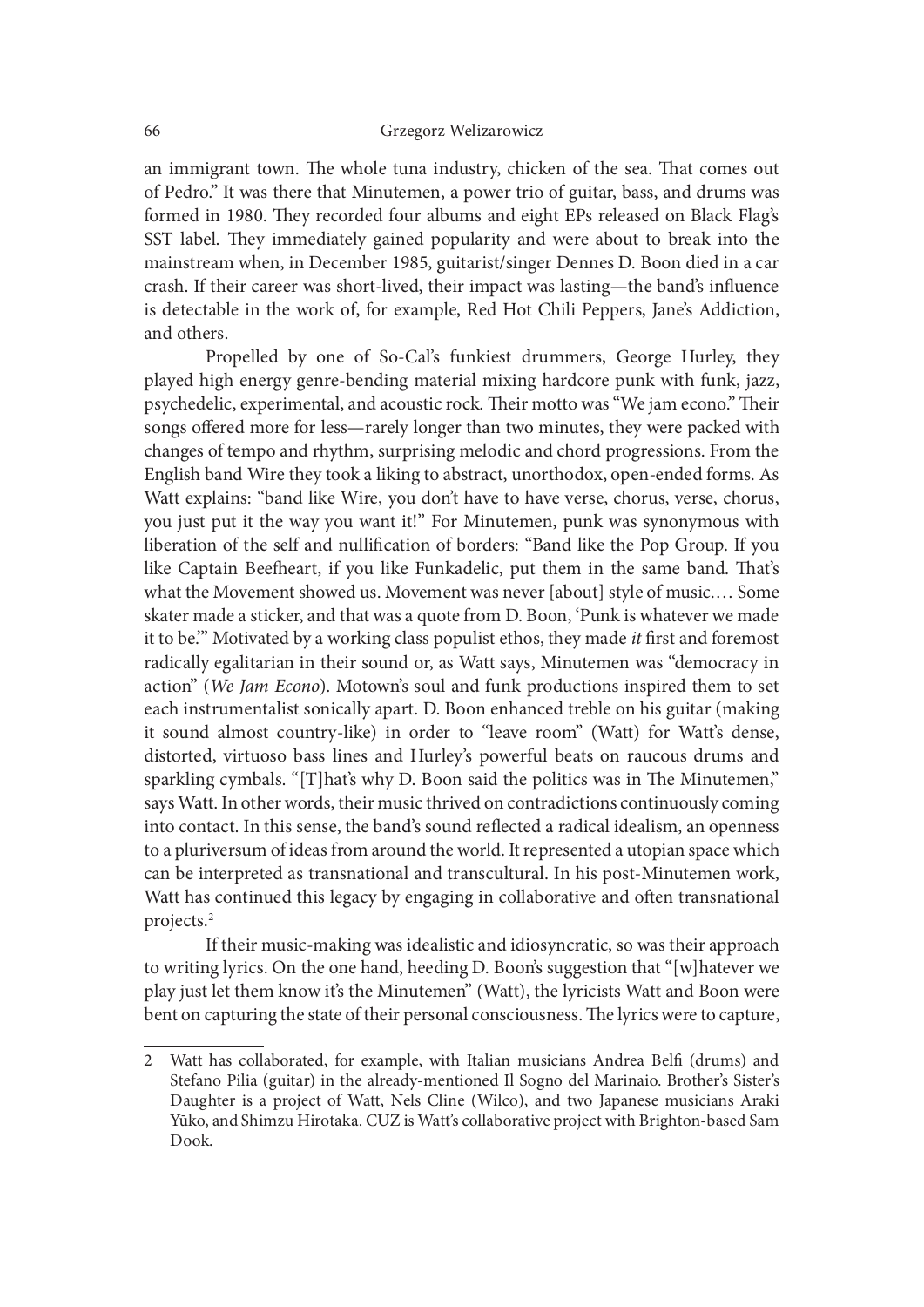what Boon called "thinking out loud" (Watt) and bring to the fore a ground-level local point of view. This was best done, as many Watt's lyrics illustrate, by lyrical snapshots, free-association, imagist haikus, "[a]lmost cinema, movies. I am doing scenes. So little drama, little scene, little piece of Pedro, me and D. Boon… so we try to bring real personal things" (Watt). Parallel to this theme of auto-mythologization, many of Minutemen's songs evince a political consciousness and concern with the world at large. It is here that that context of transnationalism comes into play, particularly in their critique of U.S. global military interventionism and, more specifically, its meddling in Latin America. Watt recalls: "D. Boon belonged to an organization called CISPES, Committee in Solidarity with the People of El Salvador. He took me to a meeting once. I think I asked some embarrassing question, like 'Are we getting any guns?" They understood not only the explicit rationale behind American policies— "the whole idea [of American interventionism]... goes back to our second [fifth] president, who says, 'This is our backyard.' James Monroe, little guy, Tommy Jefferson's friend" (Watt)—but also were aware of the discursively-maintained hegemonic consensus around these issues: "this whole idea... you're being taught stuff in school and they are not just things to answer on tests." Watt highlights here the existence of cognitive presumptions which, buttressed by racism and derogatory prejudices, generate fantasies of U.S. normative grandeur or exceptionality against the backdrop of Latin American "indolence." In the interview, Watt illustrates this by bringing up Mexico's real name: "It's just like ours… the United States of Mexico.... It's the same fucking name but nobody calls it that. Why?" Watt finds in this a concise illustration of America's normative programming of disdain for members of the hemispheric family which, fundamentally, serves to repress the dark side of the U.S. It is—to quote D. Boon's song "Price of Paradise" featured on their last album Three Way Tie (For Last)  $(1985)$ —"a paradise... stained with blood," where war is a financial investment and "young men die for greed." Aiming to counter this logic, Watt recalls, the band felt a "kinship with Latin America" and planned to organize the "real American tour—North, Central, South.… that was a huge dream for us."

Songs "I Felt like a Gringo" by Watt from the Buzz or Howl under the Influence of Heat (SST 1983) and "Corona" by D. Boon from Double Nickels on the Dime (SST 1984) were inspired by the band's day trip to Mexico made on 4 July 1982. Both songs ingeniously correlate a personal self-examination, a transnational political critique, and the examination of the psyche of the Nation. In "I Felt like a Gringo" Watt says:

Got a ton of white boy guilt, that's my problem, Obstacle of joy, one reason to use some drugs. Slept on a Mexican beach slept in trash—American trash Thinking too much can ruin a good time.

I asked a Mexican who ran a bar for Americans 'Who won' I said 'The election?' He laughed, I felt like a gringo,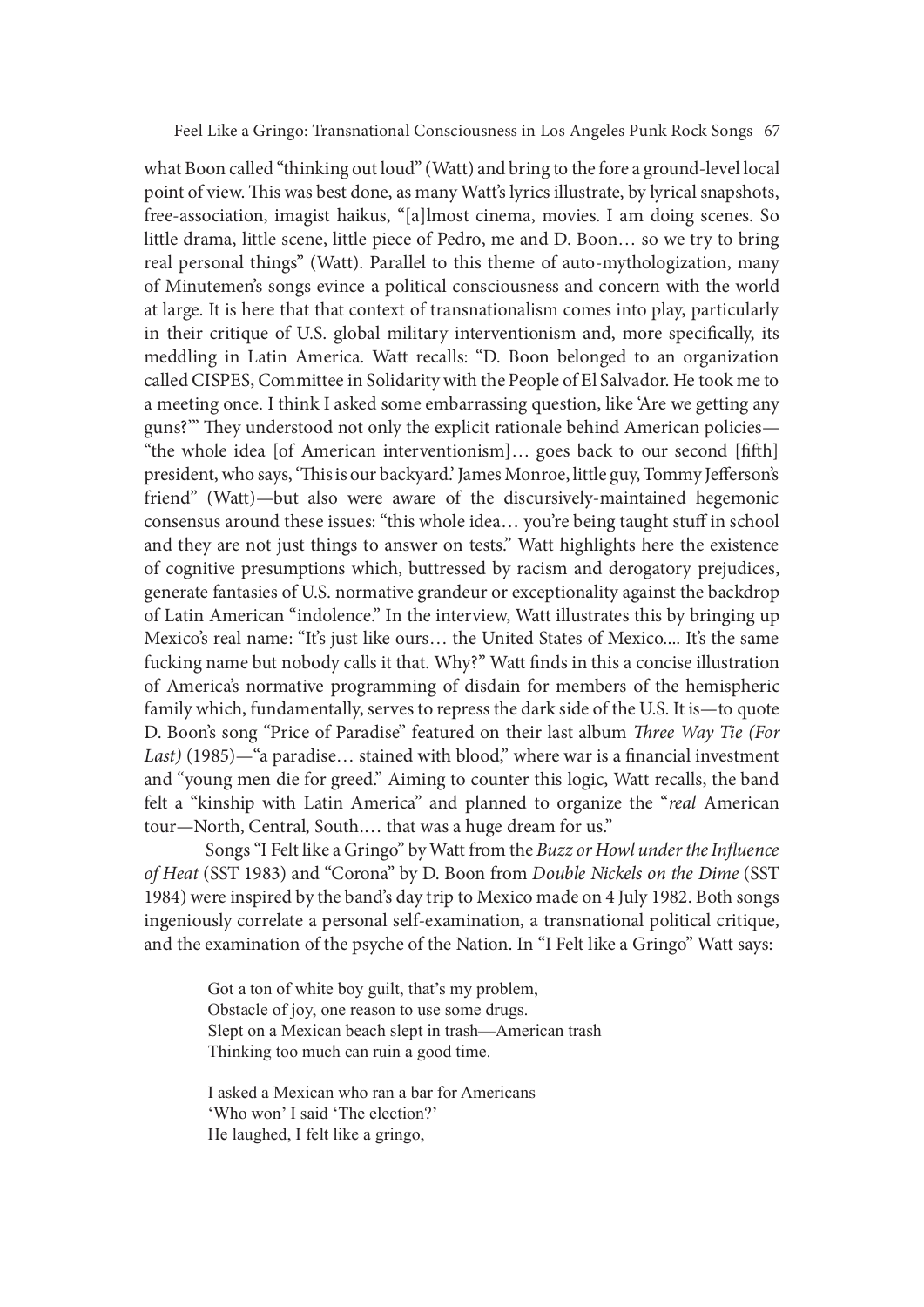They played a song and they had some fun with us

Why can't you buy a good time? Why are there soldiers in the street? Why'd I spend the fourth in someone else's country?

The Lyrical I, a young American man on a hedonistic trip across the border, suddenly realizes the work of "things not just to answer on tests," those tacit mental habits that should ensure "a good time" and a clear conscience. Somehow yet, the "white boy guilt" begins to weigh on him like a "ton": finding himself in "someone else's country" and allowed a glance at the United States from the other side, he realizes his undeserved privileges. He feels like a gringo. Following Silvan S. Tomkins' assertion that "guilt is another form of the affect of shame-humiliation" (361), it can be said that, for Watt, to feel like a "gringo" is to experience self-conscious shame and humiliation. This is akin to self-alienation, that moment when one finds out prose, not poetry, is one's tongue. This shame-humiliation arises as a result of what Watt witnesses abroad— American trash on a Mexican beach, Mexican elections controlled by "soldiers on the street," a sarcastic laughter of a Mexican man—which momentarily alienates him from his own American identity built on hegemonic consumer certainties. To them, Watt realizes, he is morally complicit. Hence his loss of agency and subjectivity, and his communion with the Other: "They played a song and they had some fun with us" (my emphasis).

On U.S. Independence Day, he escapes the rituals of gregarious patriotism, its metaphorical and literal fireworks. Abroad, the contrast is striking and Watt is brought to a halt. Noticing soldiers actively manipulating the election process by giving out bread on the street, Watt recalls, forced him to put in parenthesis the idea of democracy encapsulated in the Declaration of Independence not only in Mexico but also in the U.S. Estranged from himself, he comes to an understanding that his recreation at a Mexican resort comes at a cost of unequal relations between the two countries. The image of American "trash on the beach" signifies not only the American transnational corporations' stranglehold over Mexico's economy and Mexico's role as a waste dump for the U.S. It is also an ingenious metaphor for hemispheric (if not global), geographic and environmental relatedness. In other words, it conjures an imaginary horizon of transnational flows of economic resources and practices, as well as of natural phenomena; currency rates and ocean currents; the "global fluids" (Beck, "Rooted Cosmopolitanism" 21).

The song is also an indictment of tourism's complicity in sustaining America's tendency to privilege consumerism and tourist escapism mechanisms of moral evasion or ethical anesthesia. It indicates the toll the myth of a "good time" takes—a profound sense of alienation from both the hemispheric neighbors and the putative, taken for granted moral order back home. This is an important message to repeat today because, by focusing on illegal immigration, current debates about the border and the border wall represent cross-border human flow and the filtering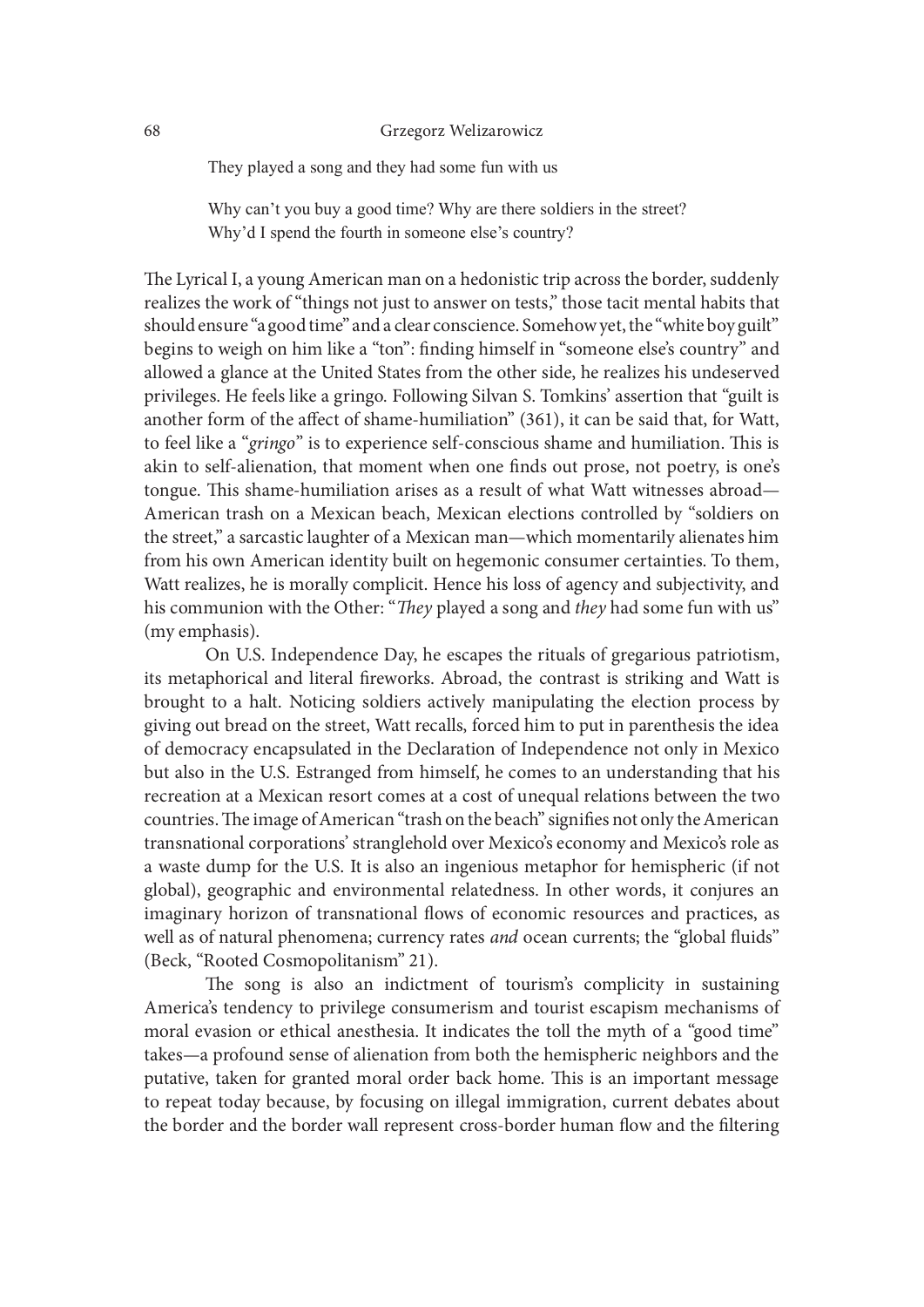function of the border as almost exclusively unilateral South-to-North process.

In place of a resolution, the song ends in a series of rhetorical questions. They stand for the aporia Americans encounter when instead of the exotic/erotic promise of the South, encapsulated equally by Tijuana brothels and Herb Alpert's Mariachi Brass Band, the borderlands experience brings to the fore problems which precipitate the affective surge of guilt and loss of agency. Tompkins claims that "the nature of the experience of shame guarantees a perpetual sensitivity to any violation of the dignity of man" (358). In other words, following the loss of self, the narrator of the song is speaking to us already morally transformed, pluralized; something of them has remained and will live on in him. Thus, the moment of the guilt tsunami is a direct signal of contingency and plurality. It puts into question the "either/or" linearity and insularity as principles upon which the violence of exclusive differentiation upholds physical and mental borders.<br>"The border stands waiting for us to cross, or to detain us, but we are not

supposed to live there," says Roger Barta (11). Yet this is precisely where Watt is now, a gringo, a resident of the borderlands. If "[t]he border is a line that demands straightforward behavior" (Barta 11), Watt now knows his strategy to become and remain whole must be both ingeniously "tangential" (Barta 11) and ethically activist. For him, it is a strategy of disidentification which calls for bartender's irony, a good song and a dose of ambivalence or that which Roger Barta calls "cleverly evading or escaping trouble confronted not head on but at an angle" (11).

A similar split in the consciousness—a sense of guilt stemming from a borderlands recreation and an ethical turn after a revelatory halt—can be identified in D. Boon's "Corona." "Corona" is a popular Mexican beer brand that stands here as a symbol of cheap ("five-cent deposit") entertainment Americans seek across the border:

The people will survive In their environment The dirt, scarcity, and the Emptiness of our south The injustice of our greed The practice we inherit The dirt, scarcity and the Emptiness of our south There on the beach I could see it in her eyes I only had a Corona Five cent deposit

The song begins almost as an anthem. D. Boon sings his heart out about the resilience of the "people." He is singing about the "in-their-environment" people. This is then a declaration of independence from coloniality, expressed in solidarity with the Indigenous people of Mexico and, by extension, of all of the Western hemisphere. The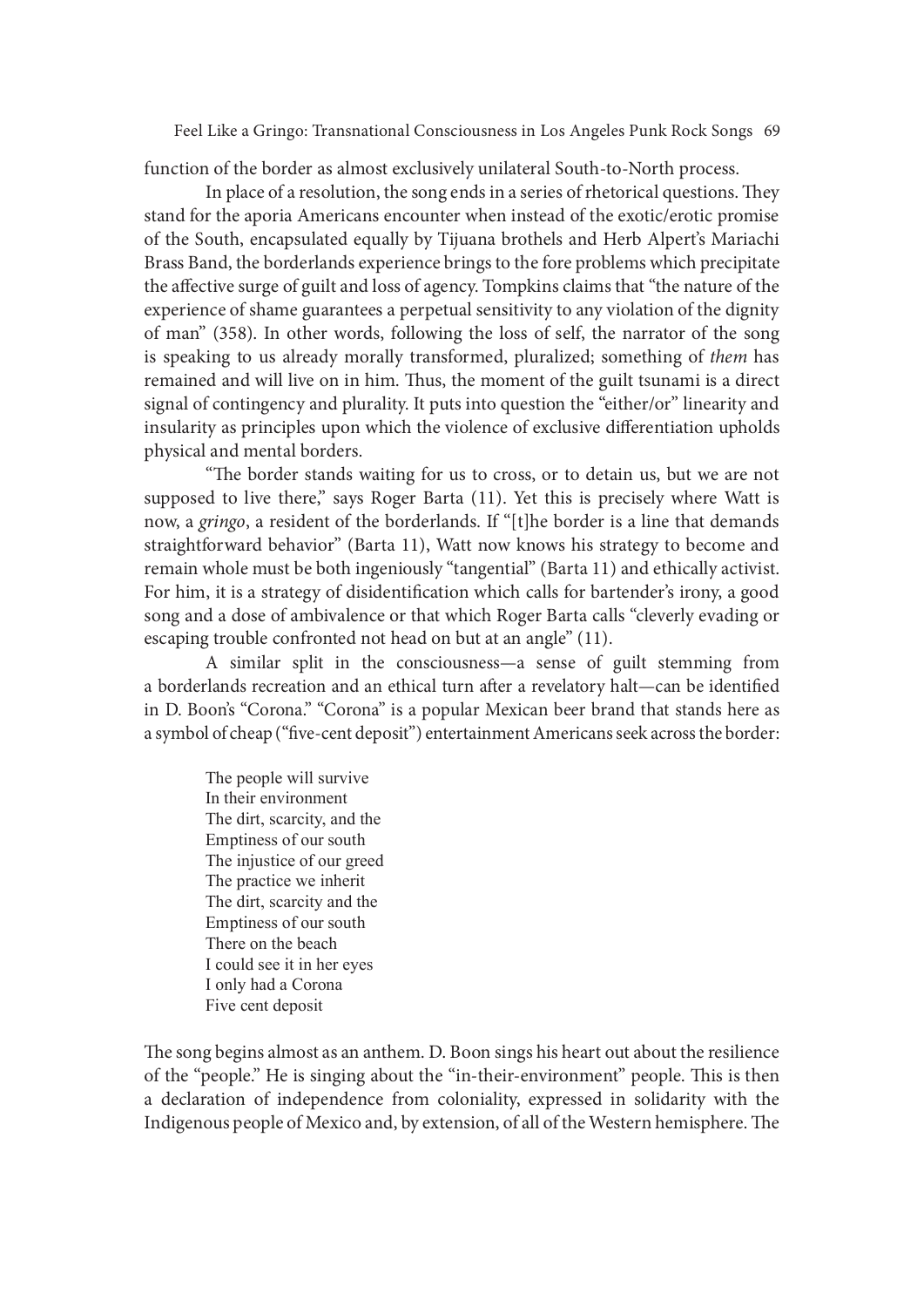South he witnesses, its "dirt, scarcity and emptiness," is the proverbial Valley of Ashes of the U.S. It is a site that provokes self-examination. He realizes the interdependence and the entanglements between different parts of the continent. This provokes a self-indictment: it is "our greed," passed down among us for generations that has produced this. In other words, the song records a surge of shame-humiliation over a collective moral guilt incurred by the U.S., the Nation, for its relationship with its southern neighbor, our junk yard.

In the second stanza, the repetition of "dirt, scarcity and emptiness of our south" reflected in the woman's eyes suggests that it is not a Mexican but the speaker's own, American, guilt he now sees. In this sense, he has been transformed and transnationalized if, as Beck holds, "[t]ransnationality refers to a revolution in loyalties" ("Rooted Cosmopolitanism" 19). "There on the beach" the experience is recorded as it unfolds. Tomkins teaches us that shame is communicated by the face, "[w]hen one hangs one's head or drops one's eyelids or averts one's gaze" (360). When D. Boon reverts to his "only" Corona and engages in banality of the "deposit," he is seeking such flight from shame. Tomkins says the act of looking in "the eyes of the other" (360) is directly connected with the taboo of shame. When we are put to shame, we turn our eyes away communicating and in doing so compounding shame: "both the face and the self unwittingly become more visible, to the self and others" (360). It is in this sense that "self-consciousness and shame are tightly linked" (360). D. Boon's lines give poetic body to Tomkins's model and embellish it as a moral transformation.

What is interesting about "Corona" is that in its few lines it is able to go from a political anthem into a deeply personal confession of self-defeat and back into a reassertion of resilience. If Watt retains in his song strategic "tangentiality," D. Boon's chorus ("the people will survive") has a more direct activist appeal of "ethical glocalism" (Beck, "Rooted Cosmopolitanism" 27). The difference is in spirit not in substance, for both now have developed what Beck calls "a perpetual sensitivity to any violation of the dignity of man," and have replaced the "either/or" logic of the "methodological nationalism" and "state-centered perspective" with "a multinational 'this as well as that'" ("Rooted Cosmopolitanism" 17-19).

To conclude, each of the songs discussed here offers a distancing from the hegemonic Anglo-American (gringo) national ideology, epistemology, axiology, and historical imagination by focusing and bringing to the fore the experiential dimension of a specific place: the contact zone of the U.S.-Mexican borderlands. At the border, the methodological nationalism grinds to a halt as do the governing paradigms by which the mainstream American discourse and capital envision the U.S. in relation to its Others, either at home in "El Lay" or on the other side of the fence. It is the mainstream narrative in its ordered "either/or" linearity that is being othered here. All the songs examined above are anthems of independence from such a narrative of the Nation; if the Nation is understood, as Beck teaches us, to deny the otherness of the Other, then these songs can be taken to encapsulate "cosmopolitanism [which] is a recognition of the otherness of the Other" ("Rooted Cosmopolitanism" 26).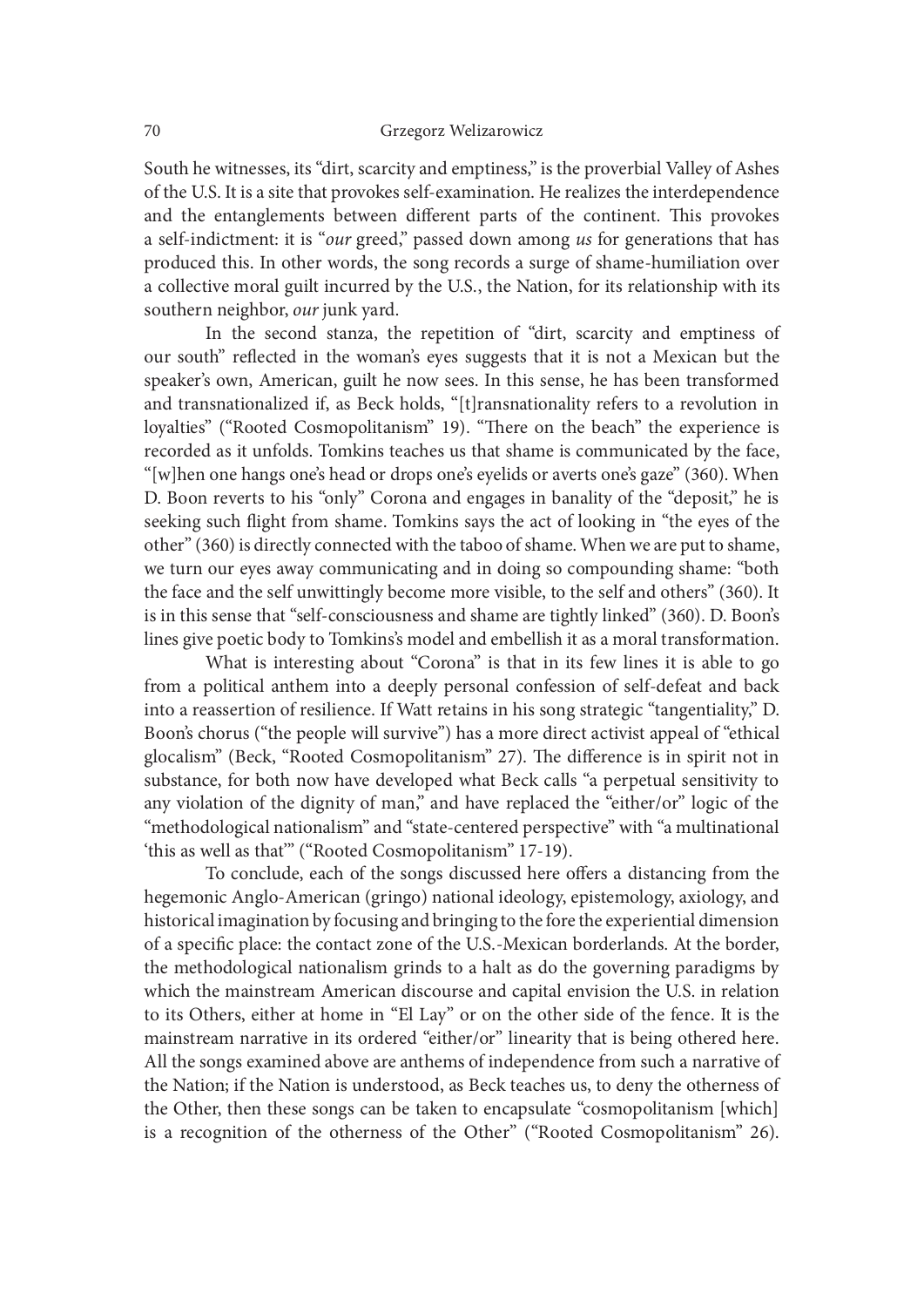The Bags's song affirms the Other's agentive independence from the master-code by rehearsing the antitoxic anger script; Los Illegals renounce the gringo Nation's immoral work of exploitation/humiliation and stand in solidarity with the victims of transnational depression; Minutemen's songs record these transformative moments when the Lyrical I slips into the Other's shoes or, by the ladder of shame, ascends into a higher form of consciousness when the self disintegrates and one begins to perceive the universal humanity and our (unequal) relatedness. Beck proposes the term "cosmopolitanization" to describe "the interrelation between de- and renationalization, de- and re-ethicization, de- and re-localization" (Cosmopolitan 94). It seems to me that the songs discussed above constitute par-excellence spaces of cosmpolitanization because they are concerned with distancing oneself (or being distanced by forces beyond one's control) from the Nation and readjusting one's loyalties and moral compass anew.

In the case of Minutemen's songs, we can call this process of disintegration and refashioned readjustment to the Nation as the affect of a gringo. To be "gringoized" this way is to step onto the arena of disidentification, ambivalence, to practice "double consciousness," to experience the Jamesonian "death of the subject." It is to share in the condition hitherto reserved for the Nation's Other. These songs teach us how to approach such moments with dignity and honesty, so that they are turned into salutary or remedial instances of moral regeneration.

Beck says that cosmopolitanism "has become the defining feature of... the era of reflexive modernity, in which national borders and differences are dissolving." This is why, he adds, "a world that has become cosmopolitan urgently demands a new standpoint, the cosmopolitan outlook, from which we can grasp the social and political realities in which we live and act" (Cosmopolitan 2). It seems to me—and the punk rock songs studied here confirm this—that the reality of the market, political, ethical, and socio-cultural interdependence and its resultant possibilities defined by Beck as cosmopolitanism had already been palpable in places like Southern California and the Mexican-U.S. borderlands some forty years ago. It is in this sense that Los Angeles punk rock artists discussed above, as well as a number of other groups from the region, should be classified as belonging to "the exemplary communities of the transnational moment," a term I adopt here ater Kachig Tölölyan, who proposed it to refer to ethnic diasporas (qtd. in Vertovec 4).<sup>3</sup> These artists were the early prophets and practitioners of cosmopolitanization and their words and music can be termed the soundtrack of "the cosmopolitan outlook," which holds, to use Beck's words, "the latent potential to break out of the self-centered narcissism of the national outlook and the dull incomprehension with which it infects thought and action, and thereby enlighten human beings concerning the real, internal cosmopolitanization of their lifeworlds and institutions" (Cosmopolitan 2).

<sup>3</sup> Other Southern California bands which can be included under this category are The Plugz, The Zeros, The Brat, and, the most famous, Los Lobos.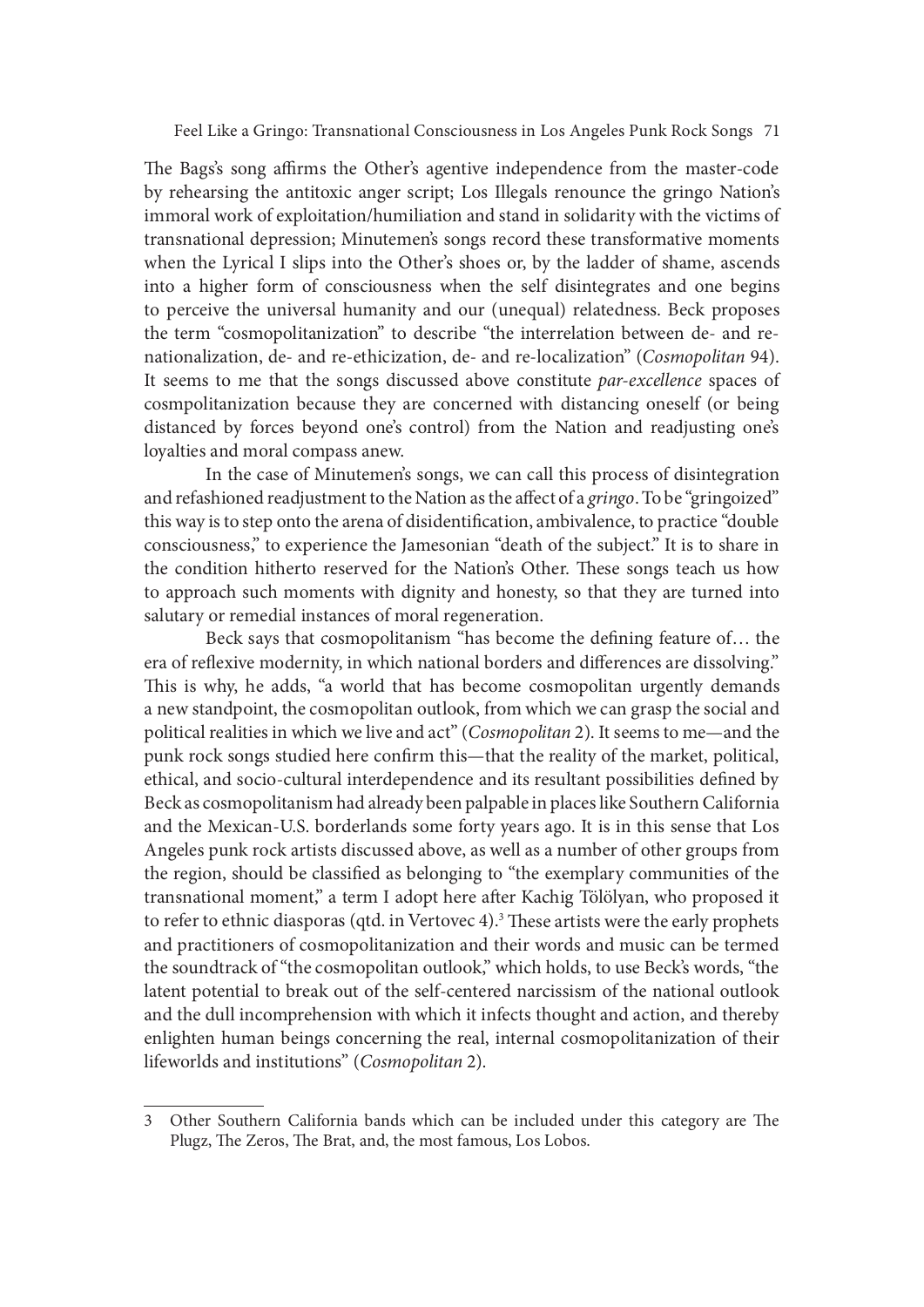# Works Cited

- Bag, Alice. Violence Girl: East L.A. Rage to Hollywood Stage, A Chicana Punk Story. Port Townsend, WA: Feral House, 2011. Print.
- Barta, Roger. "Introduction." Warrior for Gringostroika. By Guillermo Gomez-Peña. San Francisco: Graywolf Press, 1994. 11-12. Print.
- Beck, Ulrich. The Cosmopolitan Vision. Trans. Ciaran Cronin. Cambridge: Polity, 2006. Print. —. "Rooted Cosmopolitanism: Emerging from a Rivalry of Distinctions." Global
- America? The Cultural Consequences of Globalization. Ed. Ulrich Beck, Natan Sznaider, Rainer Winter. Liverpool: Liverpool University Press, 2003. 19-29. Print.

Bloom, Harold. The Anxiety of Influence: A Theory of Poetry. New York: Oxford University Press, 1973. Print.

- Campbell, Neil, and Alasdair Kean. American Cultural Studies: An Introduction to American Culture. New York: Routledge, 2006. Print.
- Davis, Mike. City of Quartz: Excavating the Future in Los Angeles. New York: Vintage, 1992. Print.
- Denning, Michael. "The Laboring of American Culture." A Concise Companion to American Studies. Ed. John Carlos Rowe. Malden: Wiley-Blackwell, 2010. 59-73. Print.

Doe, John, Tom DeSavia, and Friends. Under the Big Black Sun: A Personal History of L.A. Punk. Boston: Da Capo Press, 2016. Print.

- "East L.A. Punk." American Sabor: Latinos in US Popular Music. n.d. Web. 12 May 2017.
- Goldberg, Rose Lee. Performance Art: From Futurism to the Present. New York: Harry N. Abrams, 1988. Print.
- Guerrero, Mark. "Los Illegals: Pachuco Punk Rockers of the 80s." Markguerrero.net. 16 April 2002. Web. 26 Oct. 2016.
- Jameson, Fredric. Postmodernism, or, The Cultural Logic of Late Capitalism. Durham: Duke University Press, 2003 [1991]. Print.
- Limón, José E. "Oral Tradition and Poetic Influence: Two Poets from Greater Mexico." Redefining American Literary History. Ed. A. LaVonne Brown Ruoff and Jerry W. Ward, Jr.. New York: The Modern Language Association, 1990. 124-141. Print.
- Lipsitz, George. Time Passages: Collective Memory and American Popular Culture. Minneapolis: University of Minnesota Press, 1990. Print.
- McWilliams, Carey. North from Mexico: The Spanish-Speaking People of the United States. New York: Greenwood Press, 1968 [1949]. Print.
- Minutemen. Ballot Result. SST Records, 1987. LP.
- Montoya, José. In Formation: 20 Years of Joda. San Diego: Chusma House Publications, 1992. Print.